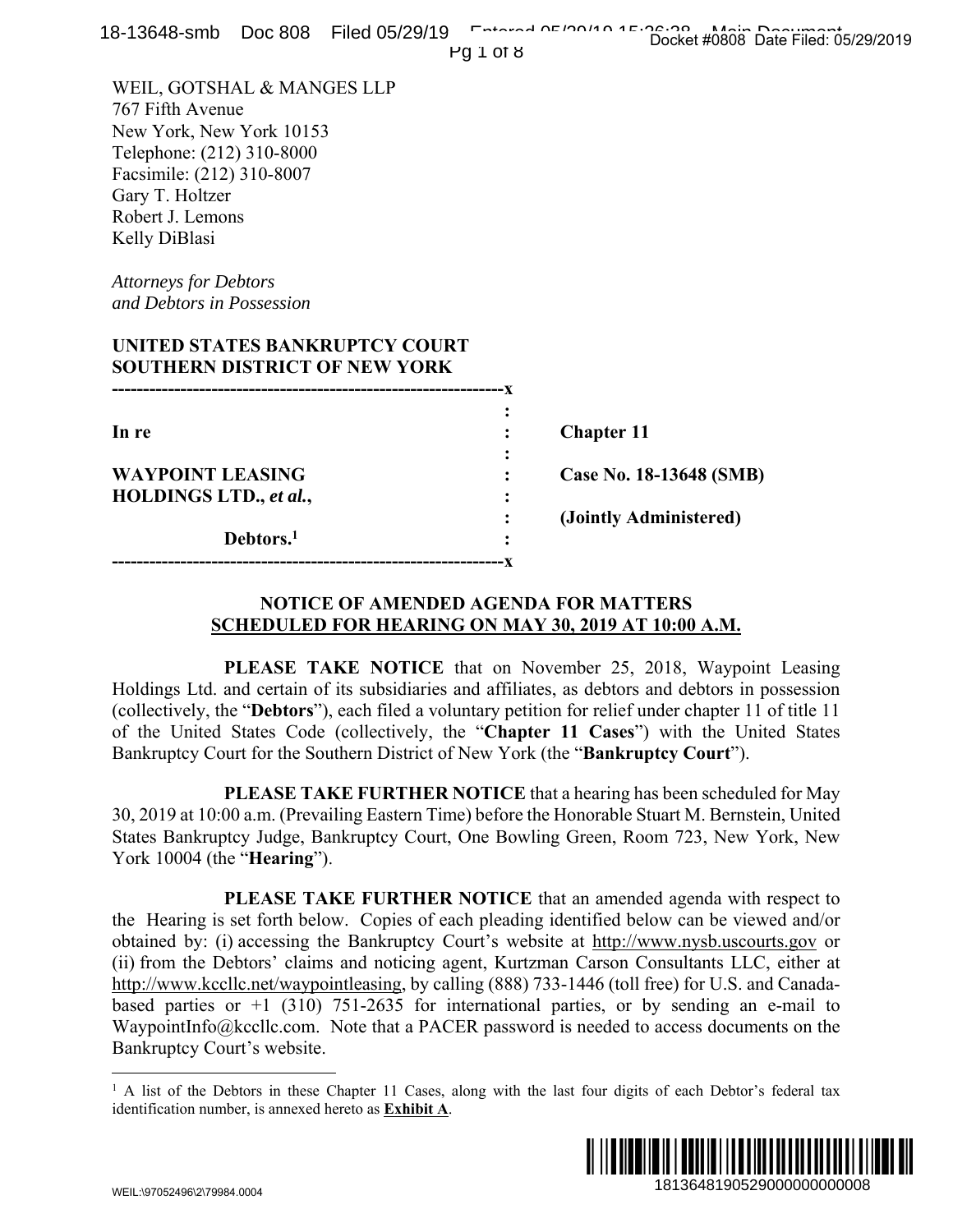18-13648-smb Doc 808 Filed 05/29/19 Entered 05/29/19 15:26:38 Main Document Pg 2 of 8

## **I. CASE CONFERENCE**

### **II. UNCONTESTED MATTERS**

1. Application of Debtors Pursuant to 11 U.S.C. § 327, Fed. R. Bankr. P. 2014(a) and 2016, and Local Rules 2014-1 and 2016-1 for Authority to Employ and Retain KPMG as Accounting and Financial Reporting Advisors and Tax Advisors for the Debtors *Nunc Pro Tunc* to the Petition Date **[ECF No. 329]**

Response Deadline: February 15, 2019 at 4:00 p.m. (EST); extended to May 28, 2019 at 4:00 p.m. (EST) for the United States Trustee.

Responses Filed: None.

#### Related Documents:

- A. Order Granting Extension Request for Objection Deadline **[ECF No. 460]**
- B. Notice of Adjournment and Cancellation of Hearing Scheduled for March 14, 2019 **[ECF No. 526]**
- C. Order Granting Consensual Adjournment Request **[ECF No. 705]**
- D. Notice of Adjournment and Cancellation of Hearing Scheduled for April 16, 2019 **[ECF No. 711]**
- E. Notice of Adjournment of Certain Matters Scheduled for Hearing May 16, 2019 **[ECF No. 748]**
- F. Order Granting Consensual Objection Deadline Extension Request **[ECF No. 767]**
- G. Supplemental Declaration of Joe O'Mara in Support of Application of Debtors to Employ and Retain KPMG as Auditors, Financial Reporting Advisors, and Tax Advisors **[ECF No. 804]**
- H. Notice of Filing of Revised Proposed Order Authorizing the Employment of KPMG as Auditors, Financial Reporting Advisors, and Tax Advisors for the Debtors **[ECF No. 805]**

Status: This matter is going forward on an uncontested basis.

2. Motion of Debtors for Entry of an Order (I) Approving (A) Proposed Disclosure Statement, (B) Solicitation and Voting Procedures, and (C) Notice and Objection Procedures for Confirmation of Debtors' Plan, and (II) Granting Related Relief **[ECF No. 699]**

Response Deadline: May 9, 2019 at 4:00 p.m. (EST); extended to May 10, 2019 at 5:00 p.m. (EST) for the Steering Committee; extended to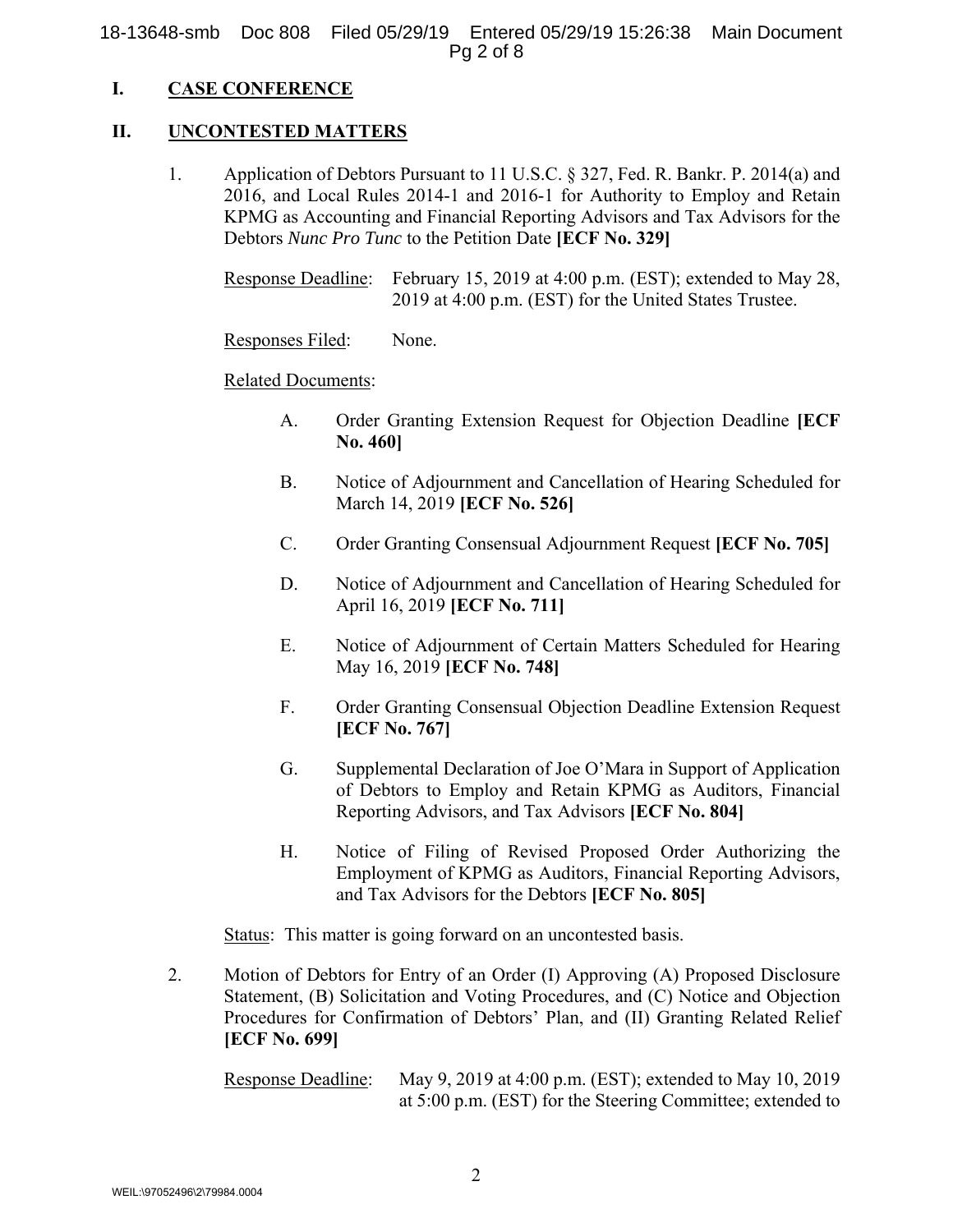18-13648-smb Doc 808 Filed 05/29/19 Entered 05/29/19 15:26:38 Main Document Pg 3 of 8

> May 13, 2019 at 5:00 p.m. (EST) for the United States Trustee.

Responses Filed:

- A. Limited Objection of Edward Washecka to Approval of the Disclosure Statement and Reservation of Rights **[ECF No. 756]**
- B. Limited Objection and Reservation of Rights of SunTrust Bank, as WAC 7 Administrative Agent, to Debtors' Motion for Order Approving Disclosure Statement **[ECF No. 757]**
- C. Joinder of Steering Committee of Certain Prepetition Lenders to Limited Objection and Reservation of Rights of SunTrust Bank, as WAC 7 Administrative Agent, to Debtors' Motion for Order Approving Disclosure Statement **[ECF No. 761]**
- D. Debtors' Omnibus Reply to Objections to Debtors' Disclosure Statement **[ECF No. 801]**

#### Related Documents:

- E. Chapter 11 Plan of Liquidation of Waypoint Leasing Holdings Ltd. and Its Affiliated Debtors **[ECF No. 696]**
- F. Disclosure Statement for Chapter 11 Plan of Liquidation of Waypoint Leasing Holdings Ltd. and Its Affiliated Debtors **[ECF No. 697]**
- G. Notice of Hearing to Consider Approval of Debtors' Proposed Disclosure Statement for Debtors' Proposed Chapter 11 Plan **[ECF No. 700]**
- H. Amended Chapter 11 Plan of Liquidation of Waypoint Leasing Holdings Ltd. and Its Affiliated Debtors **[ECF No. 731]**
- I. Disclosure Statement for Amended Chapter 11 Plan of Liquidation of Waypoint Leasing Holdings Ltd. and Its Affiliated Debtors **[ECF No. 732]**
- J. Notice of Filing of Redlines for Amended Disclosure Statement and Amended Chapter 11 Plan of Liquidation **[ECF No. 733]**
- K. Order Granting Extension Request of the United States Trustee's Objection Deadline **[ECF No. 747]**
- L. Order Granting Extension Request of the WAC 7 Administrative Agent's Objection Deadline **[ECF No. 759]**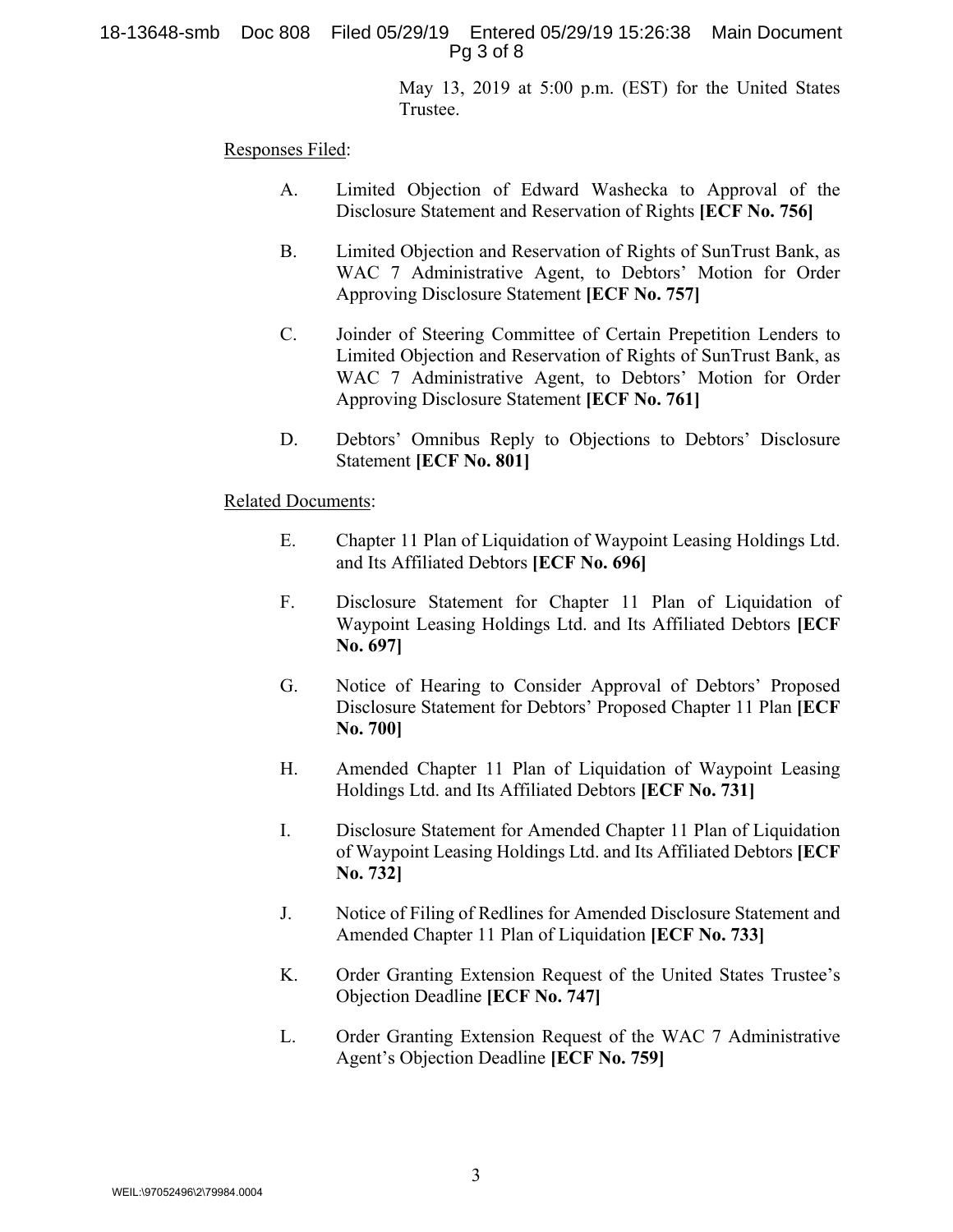#### 18-13648-smb Doc 808 Filed 05/29/19 Entered 05/29/19 15:26:38 Main Document Pg 4 of 8

- M. Order Granting Extension Request of the Steering Committee's Objection Deadline **[ECF No. 760]**
- N. Notice of Adjournment of Motion to Approve Disclosure Statement and Solicitation Procedures Scheduled for Hearing on May 16, 2019 **[ECF No. 775]**
- O. Second Amended Chapter 11 Plan of Liquidation of Waypoint Leasing Holdings Ltd. and Its Affiliated Debtors **[ECF No. 802]**
- P. Disclosure Statement for Second Amended Chapter 11 Plan of Liquidation of Waypoint Leasing Holdings Ltd. and Its Affiliated Debtors **[ECF No. 803]**
- Q. Notice of Filing of Revised Proposed Order Approving (A) Proposed Disclosure Statement, (B) Solicitation and Voting Procedures, and (C) Notice and Objection Procedures for Confirmation of Debtors' Plan **[ECF No. 806]**
- R. Notice of Filing of Redlines for Second Amended Chapter 11 Plan of Liquidation and Newly-Filed Disclosure Statement **[ECF No. 807]**
- Status: The Debtors have consensually resolved all of the filed objections. This matter is going forward on an uncontested basis.

Dated: May 29, 2019 New York, New York

/s/ Robert J. Lemons WEIL, GOTSHAL & MANGES LLP 767 Fifth Avenue New York, New York 10153 Telephone: (212) 310-8000 Facsimile: (212) 310-8007 Gary T. Holtzer Robert J. Lemons Kelly DiBlasi

*Attorneys for Debtors and Debtors in Possession*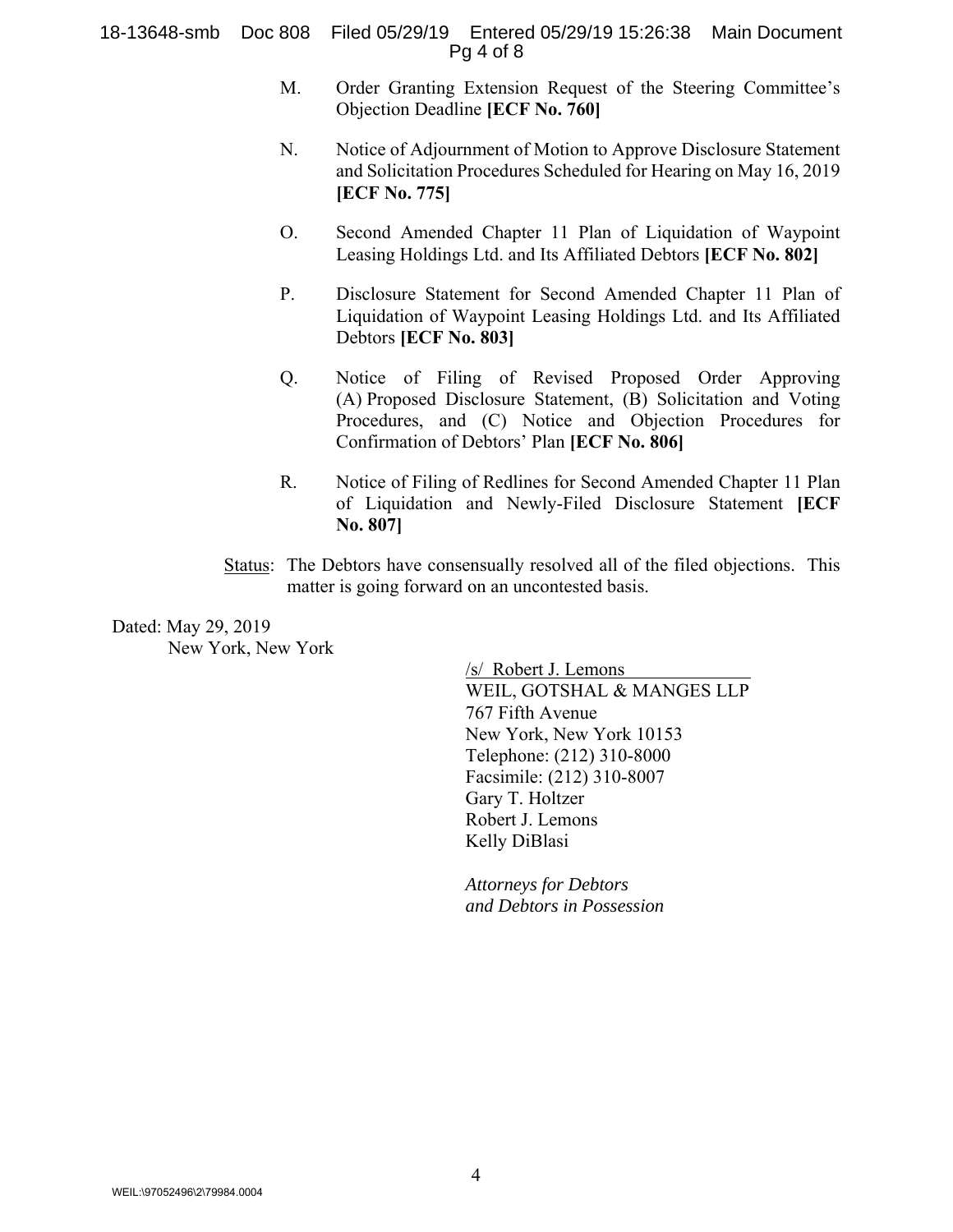18-13648-smb Doc 808 Filed 05/29/19 Entered 05/29/19 15:26:38 Main Document Pg 5 of 8

# **Exhibit A**

**Debtors**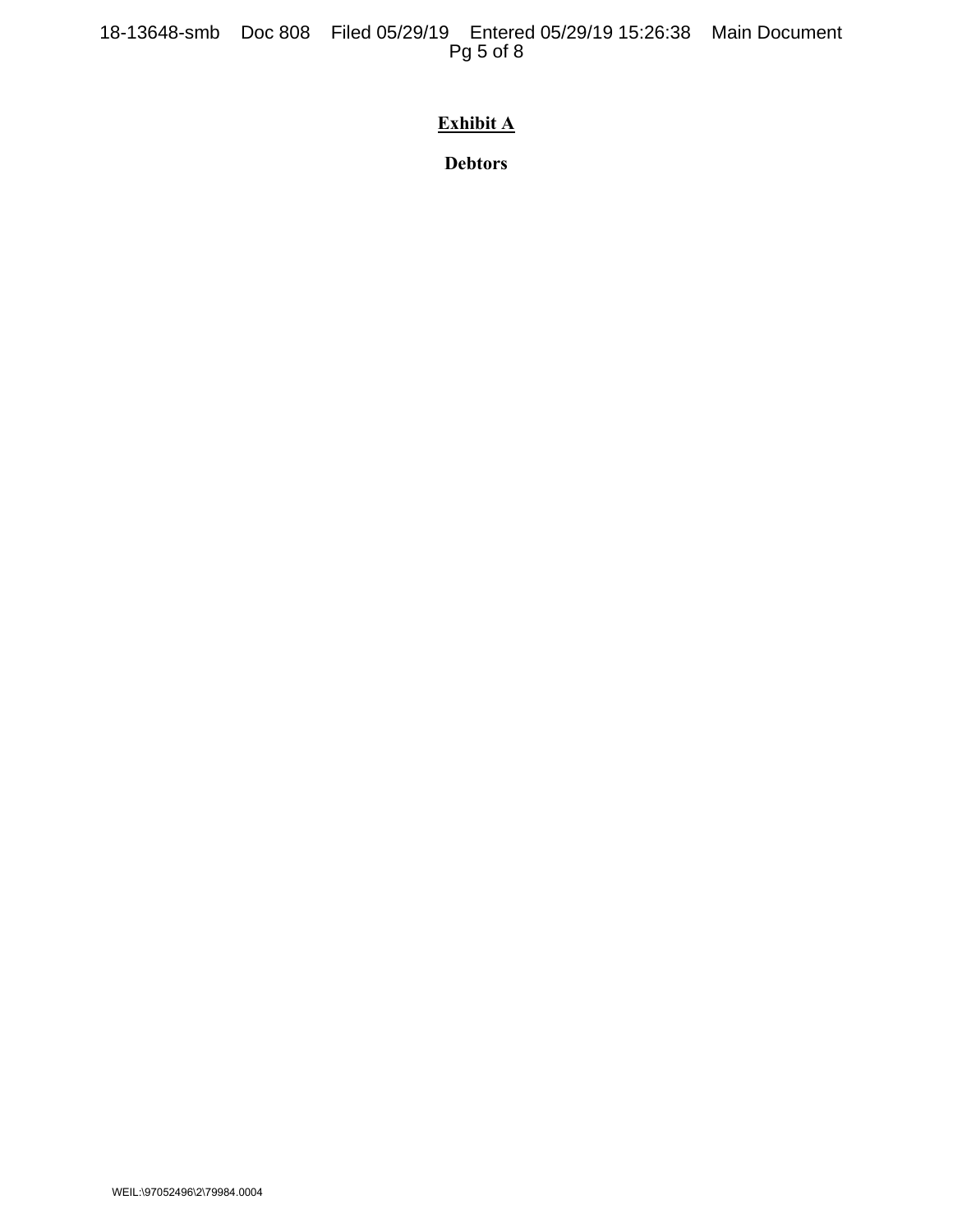## 18-13648-smb Doc 808 Filed 05/29/19 Entered 05/29/19 15:26:38 Main Document Pg 6 of 8

| <b>Debtor</b>                             | Last 4<br>Digits of<br><b>Tax ID</b><br><b>Number</b> | <b>Debtor</b>                                  | Last 4<br>Digits of<br><b>Tax ID</b><br><b>Number</b> |
|-------------------------------------------|-------------------------------------------------------|------------------------------------------------|-------------------------------------------------------|
| Waypoint Leasing Holdings Ltd.            | 2899                                                  | <b>MSN 760682 Trust</b>                        | N/A                                                   |
| Waypoint Leasing (Luxembourg)<br>S.à r.l. | 7041                                                  | Waypoint 2916 Business Trust                   | N/A                                                   |
| Waypoint Leasing (Ireland)<br>Limited     | 6600                                                  | <b>MSN 920062 Trust</b>                        | N/A                                                   |
| Waypoint Asset Co 10 Limited              | 2503                                                  | <b>MSN 920125 Trust</b>                        | N/A                                                   |
| MSN 2826 Trust                            | N/A                                                   | <b>MSN 9229 AS</b>                             | 7652                                                  |
| MSN 2879 Trust                            | N/A                                                   | Waypoint Asset Co 3A Limited                   | 6687                                                  |
| Waypoint Asset Co 11 Limited              | 3073                                                  | <b>MSN 41371 Trust</b>                         | N/A                                                   |
| MSN 2905 Trust                            | N/A                                                   | Waypoint Asset Euro 1A Limited                 | 9804                                                  |
| Waypoint Asset Co 14 Limited              | 1585                                                  | Waypoint Asset Co 1K Limited                   | 2087                                                  |
| Waypoint Asset Co 15 Limited              | 1776                                                  | MSN 4469 Trust                                 | N/A                                                   |
| Waypoint Asset Co 3 Limited               | 3471                                                  | MSN 6655 Trust                                 | N/A                                                   |
| AE Helicopter (5) Limited                 | N/A                                                   | Waypoint Leasing (Luxembourg)<br>Euro S.à r.l. | 8928                                                  |
| AE Helicopter (6) Limited                 | N/A                                                   | Waypoint Asset Co 1A Limited                   | 1208                                                  |
| <b>MSN 31141 Trust</b>                    | N/A                                                   | Waypoint Leasing Labuan 1A<br>Limited          | 2299                                                  |
| <b>MSN 31492 Trust</b>                    | N/A                                                   | Waypoint Asset Co 1C Limited                   | 0827                                                  |
| <b>MSN 36458 Trust</b>                    | N/A                                                   | Waypoint Asset Co 1D Limited                   | 7018                                                  |
| <b>MSN 760543 Trust</b>                   | N/A                                                   | Waypoint Asset Co 1F Limited                   | 6345                                                  |
| <b>MSN 760551 Trust</b>                   | N/A                                                   | Waypoint Asset Co 1G Limited                   | 6494                                                  |
| <b>MSN 760581 Trust</b>                   | N/A                                                   | Waypoint Asset Co 1H Limited                   | 7349                                                  |
| <b>MSN 760628 Trust</b>                   | N/A                                                   | Waypoint Asset Co 1J Limited                   | 7729                                                  |
| <b>MSN 760631 Trust</b>                   | N/A                                                   | <b>MSN 20159 Trust</b>                         | N/A                                                   |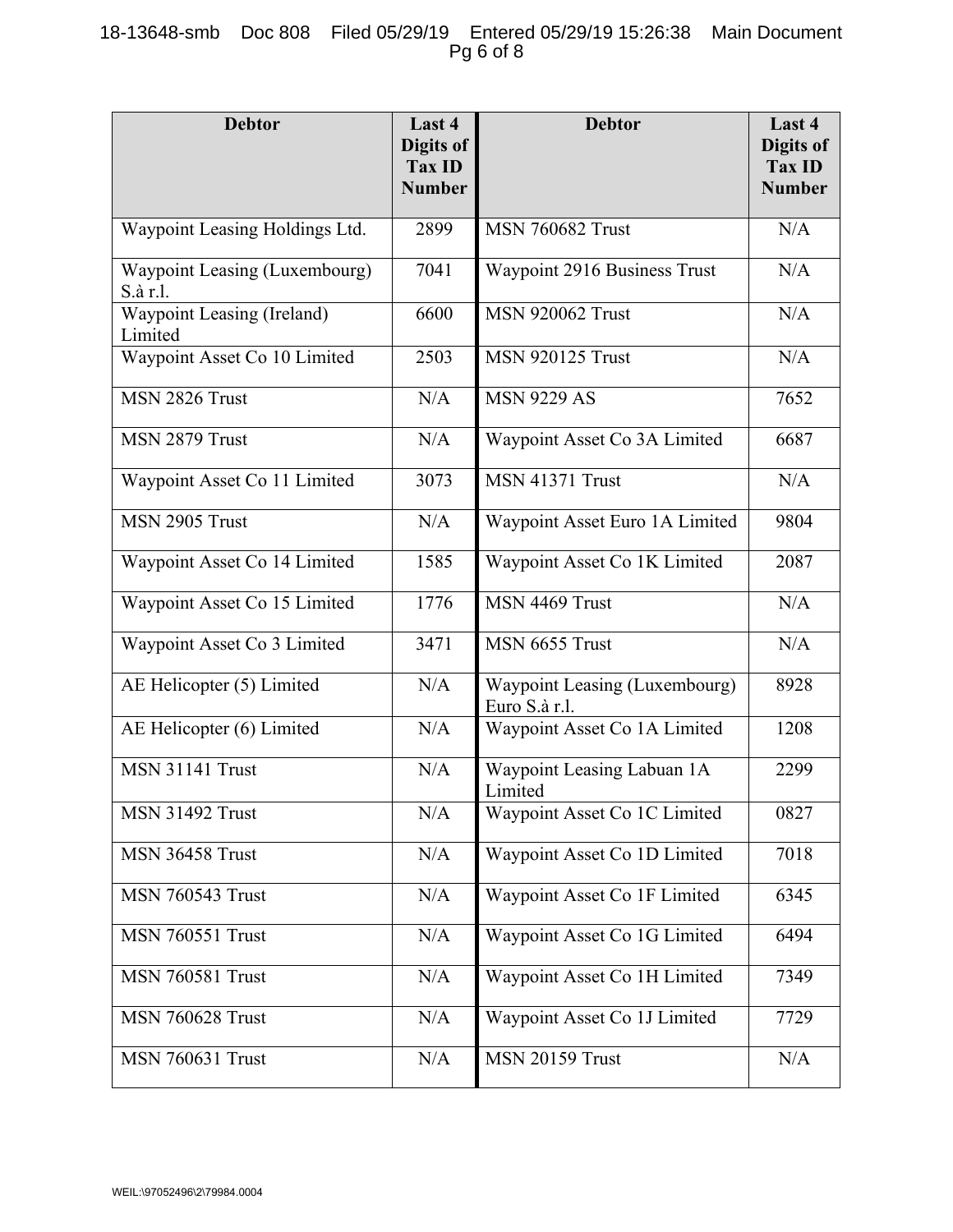## 18-13648-smb Doc 808 Filed 05/29/19 Entered 05/29/19 15:26:38 Main Document Pg 7 of 8

| <b>Debtor</b>                         | Last 4<br>Digits of<br>Tax ID<br><b>Number</b> | <b>Debtor</b>                  | Last 4<br>Digits of<br><b>Tax ID</b><br><b>Number</b> |
|---------------------------------------|------------------------------------------------|--------------------------------|-------------------------------------------------------|
| MSN 6658 Trust                        | N/A                                            | Waypoint Asset Funding 6 LLC   | 4964                                                  |
| Waypoint 760626 Business Trust        | N/A                                            | Waypoint Asset Co 7 Limited    | 9689                                                  |
| MSN 7152 Trust                        | N/A                                            | Waypoint Asset Euro 7A Limited | 2406                                                  |
| MSN 7172 Trust                        | N/A                                            | Waypoint Asset Co 8 Limited    | 2532                                                  |
| Waypoint Asset Funding 3 LLC          | 4960                                           | <b>MSN 31041 Trust</b>         | N/A                                                   |
| Waypoint Asset Malta Ltd              | 5348                                           | <b>MSN 31203 Trust</b>         | N/A                                                   |
| Waypoint Leasing Labuan 3A<br>Limited | 8120                                           | <b>MSN 31578 Trust</b>         | N/A                                                   |
| Waypoint Leasing UK 3A Limited        | 0702                                           | <b>MSN 760617 Trust</b>        | N/A                                                   |
| Waypoint Asset Co 4 Limited           | 0301                                           | <b>MSN 760624 Trust</b>        | N/A                                                   |
| Waypoint Asset Co 5 Limited           | 7128                                           | <b>MSN 760626 Trust</b>        | N/A                                                   |
| Waypoint Leasing Services LLC         | 8965                                           | <b>MSN 760765 Trust</b>        | N/A                                                   |
| <b>MSN 14786 Trust</b>                | N/A                                            | <b>MSN 920063 Trust</b>        | N/A                                                   |
| MSN 2047 Trust                        | N/A                                            | <b>MSN 920112 Trust</b>        | N/A                                                   |
| MSN 2057 Trust                        | N/A                                            | Waypoint 206 Trust             | N/A                                                   |
| Waypoint Asset Co 5B Limited          | 2242                                           | Waypoint 407 Trust             | $\rm N/A$                                             |
| Waypoint Leasing UK 5A Limited        | 1970                                           | Waypoint Asset Euro 1B Limited | 3512                                                  |
| Waypoint Asset Co 6 Limited           | 8790                                           | Waypoint Asset Euro 1C Limited | 1060                                                  |
| <b>MSN 31042 Trust</b>                | N/A                                            | <b>MSN 20012 Trust</b>         | $\rm N/A$                                             |
| <b>MSN 31295 Trust</b>                | N/A                                            | <b>MSN 20022 Trust</b>         | N/A                                                   |
| <b>MSN 31308 Trust</b>                | N/A                                            | <b>MSN 20025 Trust</b>         | N/A                                                   |
| <b>MSN 920119 Trust</b>               | N/A                                            | <b>MSN 920113 Trust</b>        | N/A                                                   |